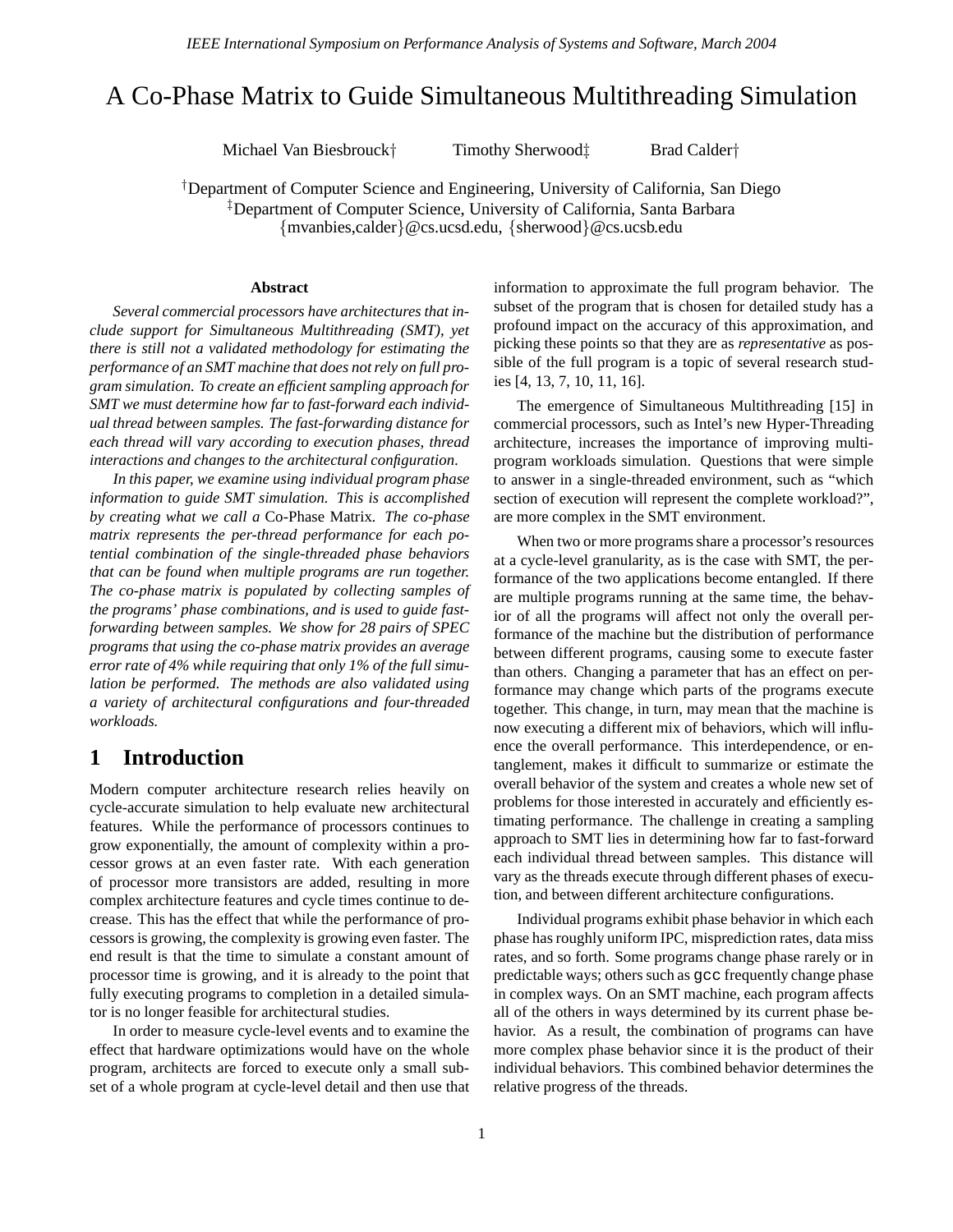Our paper focuses on improving the efficiency of SMT workload simulation, answering the question "Given an SMT multi-program workload with each program starting at a specific starting point, how can we accurately and efficiently estimate performance using sampling?" We focus on an SMT processor with 4 hardware contexts, running combinations of 2 or 4 programs at a time. Our sampling approach to SMT simulation is guided by the phase behavior found in singleprogram execution. This relies on finding the phase-based behavior of each program using SimPoint [11] to classify fixedsize intervals of execution into phases. For our experiments we selected programs from the SPEC benchmark suite that show a wide variety of single program phase-based behaviors, including many programs with complex structures.

The main contribution of our paper is the creation of a *Co-Phase Matrix* and using it to guide the simulation of an SMT processor for a multi-program workload. The co-phase matrix represents all of the potential phase combinations of a multi-program workload to be examined in an architecture study. The co-phase matrix is used to guide the unique samples we want to focus on capturing performance for during execution. Our simulation approach populates the co-phase matrix with samples during simulation. Once a phase combination has an appropriate sample, we no longer need to simulate that combination and we can just fast-forward execution to the next phase combination. The amount to fast-forward is determined by the performance sample stored in the co-phase matrix. We also examine a method that allows us to sample all co-phase matrix entries in parallel and then, with no additional simulation, determine the IPC of the programs from any relative starting offsets.

Our paper is not the first to point out that the behavior of one program running on an SMT processors can be affected by a different program that is scheduled to run at the same time. Indeed, both the work of Snavely and Tullsen [14] and of Parekh, Eggers and Levy [8] demonstrate that not only does this effect occur, but that it can in some circumstances be exploited for increased schedule efficiency. However, neither of these approaches make use of phases to perform optimizations and instead assume that each of the programs have homogeneous behavior. We extend this idea and show that there is even thread interference that happens at the level of phases, and that this can be used to perform more accurate performance estimation. Our future work will apply this to SMT scheduling.

## **2 Prior Simulation Techniques**

Modern architecture research relies heavily on timeconsuming detailed pipeline simulation, leading several researchers to develop ways of reducing simulation time while remaining true to complete simulation. This section provides a brief overview of some of the work in this area as it relates to our SMT sampling technique.

In [11], we used a characterization of a full program's execution created by clustering analysis to find a small set of phases, and for each phase picked a representative sample of the phase's execution. Taken together, these samples can represent the complete execution of a program. The set of chosen samples are called *simulation points*, and each simulation point is an interval on the order of millions of instructions. The simulation points were found by examining only a profile of the basic blocks executed for a program.

To perform the SimPoint analysis, a desired sample size is chosen (we use a sample size of 10 million instructions in this paper). The sample size is the interval size (in dynamic instructions) that the user wants to perform simulation or program analysis at. The program is then broken up into consecutive intervals equal to the sample size, and a profile is gathered for every interval. The profile measures what code was executed during each interval and its frequency. To do this a *Basic Block Vector* (BBV) is used. A Basic Block Vector is an array with one entry for every static basic block in the program. An interval's basic block vector has a count for each basic block, which is the number of times that basic block was executed during the interval. The BBV for an interval is compared to other interval BBVs to see how similar they are, and similar intervals are clustered together. Alternatively, they can be compared to a BBV representing the complete execution of the program in order to find a single interval that is the closest to the complete execution of the program.

Raasch and Reinhardt [9] examined the effects of partitioned resources on SMT execution. To reduce simulation time they used *single simulation points* from SimPoint [11] for each benchmark program-input pair. As a further optimization, principle components analysis and clustering were used to eliminate simulation points that were similar to other simulation points. Their goal was to capture the typical behavior of a workload independent of when each individual program was started. In comparison, our goal is to create an accurate and efficient SMT simulation approach for an SMT workload starting each program at a specific location.

Several different techniques have been proposed for sampling to estimate the program behavior. These techniques take a number of execution samples across the whole execution of the program, which are referred to as clusters in [4] because they are groupings of contiguous instructions. These clusters are spread out throughout the execution of the program in an attempt to provide a representative cross-cut of the application being simulated. Conte *et al.* [4] formed multiple simulation points by randomly picking intervals of execution, and then examining how these fit to the overall execution of the program for several architecture metrics (IPC, branch and data cache statistics). They used statistical sampling and confidence intervals to guide the number of samples to use for their simulations.

Wunderlich *et al.* [16] provide an accurate simulation infrastructure using statistical sampling. The paper provides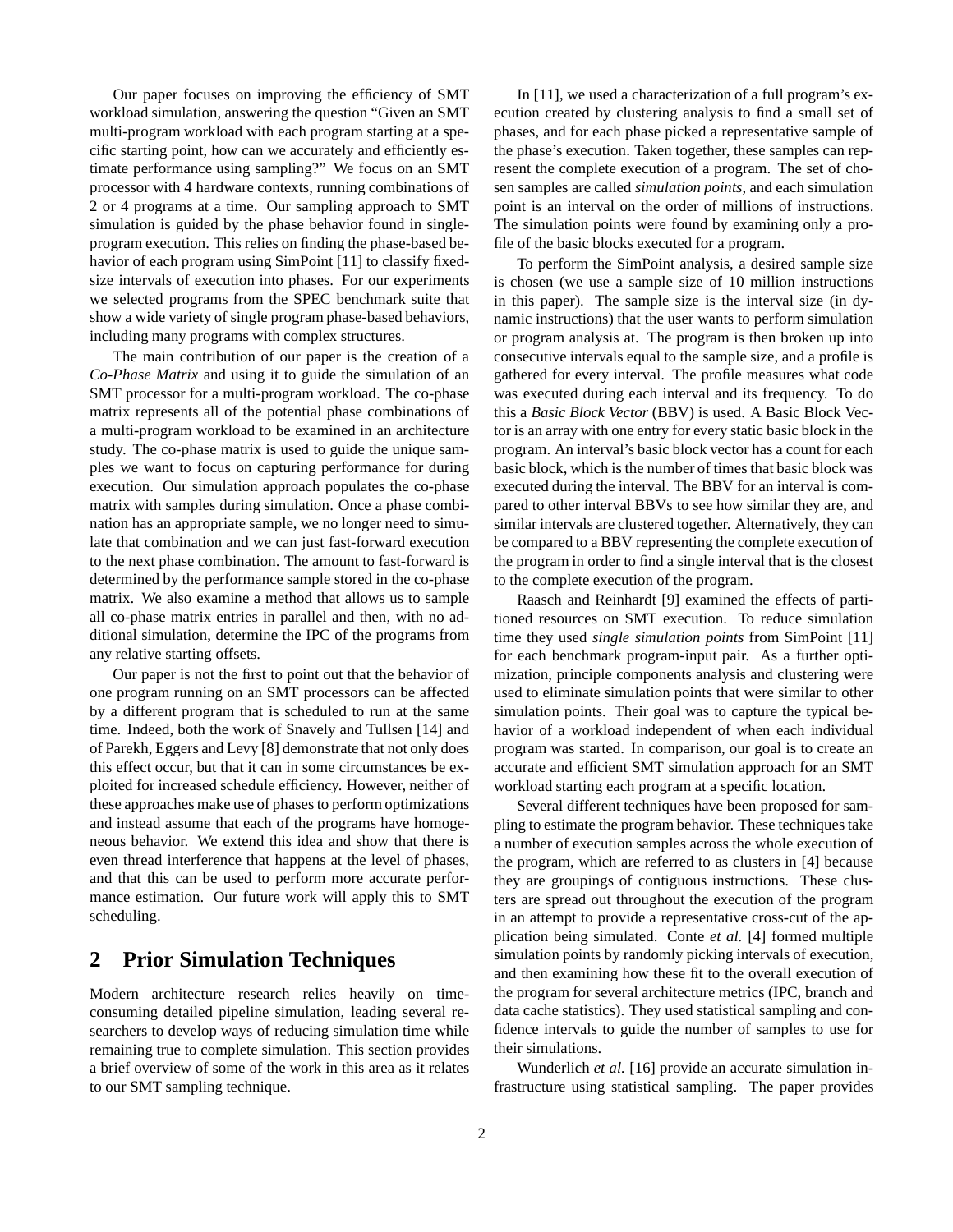contributions to statistical sampling, including how to efficiently warm up the state of the pipeline to accurately gather results using samples of size 1000 instructions. This procedure involves updating caches and branch predictors during execution and then executing 10000 instructions of warmup. In addition, after one sampling run, they show how to use statistical analysis to determine how many samples are needed to achieve a desired error bound and confidence.

To use sampling, simulation infrastructures usually fastforward between samples. In doing this one has to address the issue of how to deal with the status of large structures such as the cache when switching from one sample to the next. One option is to warm up the structures before gathering detailed simulation results for the sample. Haskins and Skadron [5, 6] have examined finding the minimum distance to fast-forward before a simulation point based upon the working set size of the structure to be warmed up. They use their reuse analysis to accurately determine how long to warm up (start simulating) different structures (*e.g.*, branch predictors and caches) prior to detailed simulation.

#### **2.1 Problems We Address**

The techniques summarized above effectively solve the problems they address, but have only been fully explored in the single-threaded context. Our goal is to make these techniques usable by researchers working with SMT architectures. Specifically, we show how to collect samples of SMT execution that are representative of the phased behavior that occurs and how to combine the performance statistics from these samples so that the the overall IPC is accurately estimated.

## **3 Methodology**

For this research we focus on eight programs to create a representative workload from the different types of phase behavior we saw in our prior SimPoint research. We use bzip2, equake, gcc, lucas, gzip, mesa, perl and vpr to examine multi-program phase-based interactions. The first four programs represent the most complicated phase-based behavior found in the SPEC benchmark suite, and the last four programs the average case phase-based behavior. We examine running all 28 combinations of the above eight programs in pairs on a four hardware context SMT processor. Four groups of four threads are also run on the same processor configuration.

For our multi-program workloads we fast-forwarded each program 1 billion instructions and then started co-simulating them on the SMT processor using the ICOUNT fetching heuristic [15]. We terminate simulation of a given multiprogram workload as soon as the first program finishes executing 10 billion instructions. We use this to denote the end of the multi-program simulation due to the fact that each SPEC program has a different number of instructions for its ref input run, and each program executes instructions at different rates.

| I-Cache            | 64kB 2-way set-associative, 64-byte blocks, 1-cycle la-<br>tency                                                                                                                           |  |  |  |
|--------------------|--------------------------------------------------------------------------------------------------------------------------------------------------------------------------------------------|--|--|--|
| D-Cache            | 64kB 2-way set-associative, 64-byte blocks, 3-cycle la-<br>tency                                                                                                                           |  |  |  |
| Unified L2         | 1 MB 4-way set-associative, 64-byte blocks, 10-cycle la-<br>tency                                                                                                                          |  |  |  |
| Memory             | 100-cycle latency                                                                                                                                                                          |  |  |  |
| <b>Branch Pred</b> | 21264-style hybrid predictor with 13-bit global history<br>indexing a 8k-entry global PHT and 8k-entry choice ta-<br>ble; 2k 11-bit local history entries indexing a 2k-entry<br>local PHT |  |  |  |
| OOO Issue          | out-of-order issue, 256-entry re-order buffer                                                                                                                                              |  |  |  |
| Width              | 8 instructions per cycle (Fetch, Decode, Issue and Com-<br>mit)                                                                                                                            |  |  |  |
| <b>Func Units</b>  | 6 Integer, 2 Integer Multiply, 4 FP Add, 2 FP Multiply                                                                                                                                     |  |  |  |

*Table 1:* SMT processor configuration.

In addition, we verified that the 10 billion instruction section for this multi-program workload is fairly representative of the phases seen over the whole program execution. This also gives us an arbitrary point part way through execution to start each program.

The M5 SMT simulator [2] from Michigan, based on SimpleScalar3.0c [3], was used to collect performance and architecture metrics in the simultaneously multithreaded environment. Although the simulator is capable of full-system simulation we did not use that capability for this paper. The configuration for this simulator is shown in Table 1. It is configured to support an intensive multithreaded workload. Hence the large cache and abundant reservation stations. We simulated SPEC 2000 benchmarks compiled for the Alpha ISA. The binaries we used in this study and how they were compiled can be found at http://www.simplescalar.com/.

## **4 Baseline SMT Sampling**

The bulk of the work on efficient cycle-level simulation has considered only single-threaded processors running a single program. In these environments, it is clear when running a single program what it means for a sample to be representative. When examining a multi-program workload for a multithreaded architecture such as Intel's Hyper-Threading processors, it is not as clear what would be a representative workload sample.

#### **4.1 Sampling Challenge for an SMT Processor**

Single-threaded sampling methods assume that sampling points can be easily determined independently from detailed simulation, either through random sampling or some heuristic. But on an SMT processor, the threads share the hardware resources, and it is necessary to model the co-execution of the threads to determine which instructions from the programs will be executed at the same time.

Figure 1 shows how IPC changes over time for each program when it is run *by itself* on the baseline SMT processor. The x-axis represents time, and the numbers on the  $x$ -axis represents the percent of execution. The  $y$ -axis is the IPC for each execution interval. The time-varying IPC behavior is shown for 10 billion instructions, after fast-forwarding for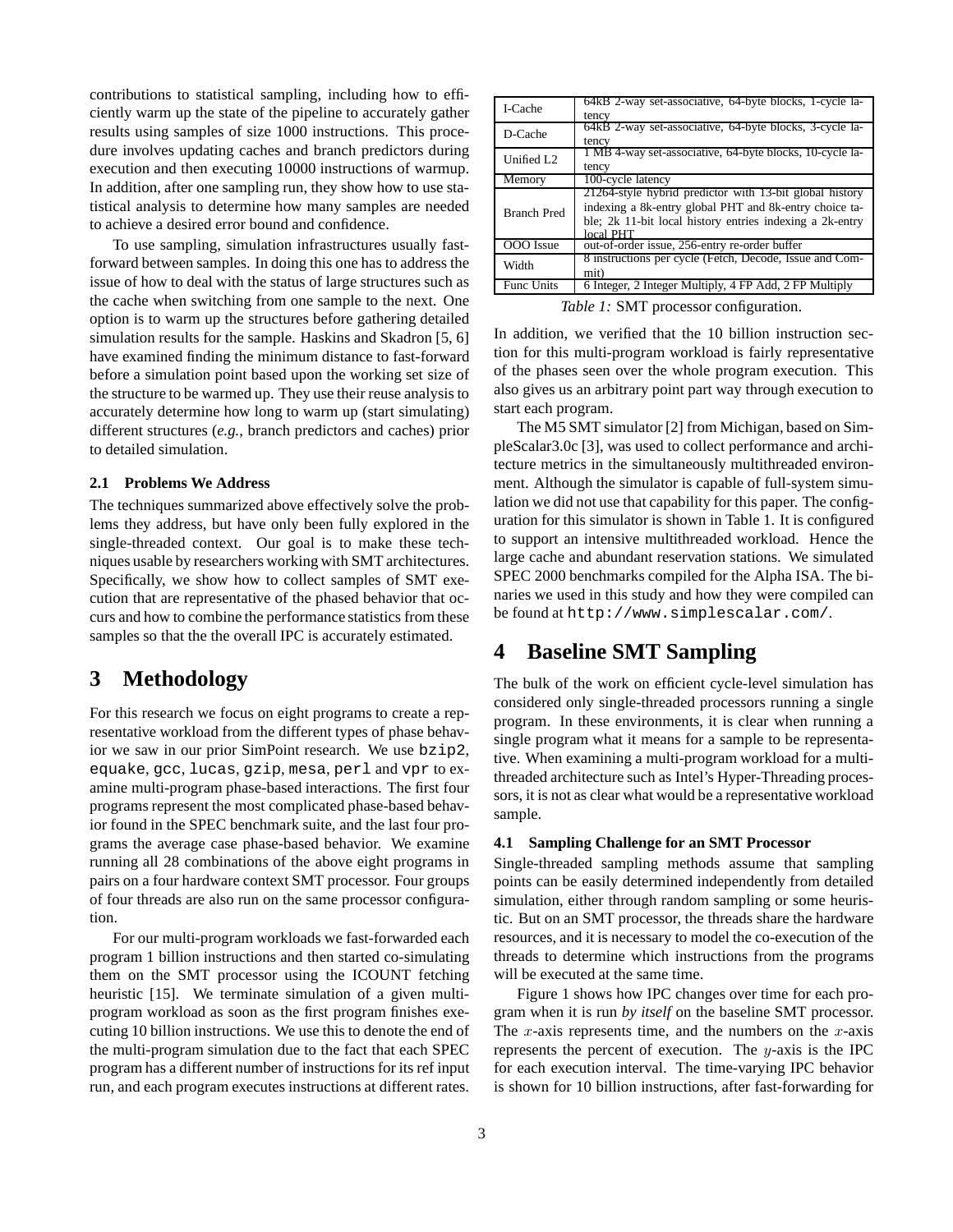

*Figure 1: IPC Time-varying behavior for each program when it is run by itself on the SMT processor. The* x*-axis scale is percentage of execution.*

one billion. In bzip2, gcc and vpr we see periodic behavior when these programs are executed by themselves.

Figure 2 shows the time-varying IPC results for all twoprogram combinations of bzip2, gcc and vpr running on an SMT Processor. These figures show the IPC for each program when co-executing with the others. The per-program IPC is lower than in Figure 1 because now all the programs are fighting for the resources they once had to themselves. The first thing to note is that there is significantly more complex behavior here than was present when the programs were running as individuals. Upon further inspection other patterns begin to take shape. First of all, the IPCs for the programs become somewhat synchronized and the IPCs of individual programs oscillate together through phases of high and low IPC.

As can be seen in Figure 2, the task of determining the relative execution rates for several programs will be complex. For a single pair of programs, such as gcc and bzip2, at times the programs will execute at the same rate and at others there is an order of magnitude difference in IPC. It is therefore a challenge to determine between samples how much to fastforward each separate thread in order to arrive at a real sample that would exist in the representative baseline full simulation.

### **4.2 Using Single Simulation Points**

A typical methodology that researchers use is to simulate an SMT processor for 100 to 300 million instructions at a single point for a given multi-programworkload. This only exercises the interaction between the programs for a couple of different behavior combinations (serial phases) for each program. To illustrate the problem, we first examine randomly picking an offset in each program to start executing at and measure performance. Each offset combination was simulated until a total of 300 million instructions were executed. This is shown in Figure 3, where IPCs for random simulations are shown for the program pairs bzip2-gcc, bzip2-vpr, and gccvpr; the per thread estimated IPC results are shown next to each program combination. The random sampling results are shown as plus (+) signs. We also show the overall and perprogram IPCs found when executing the program combination for 10 billion instruction, and the 300 million samples were drawn from this 10 billion instruction execution. The





*Figure 2: Time Varying IPC when running all the above 2 program combinations at the same time together on a dual hardware context SMT Processor.*

results show that arbitrarily taking one sample for a program combination can lead to highly variable IPC estimates.

Also shown in Figure 3 are results that use the best *single* simulation point found by the SimPoint algorithm in [11] for each program and co-simulated those together for 300 million instructions. For a given program/input pair, SimPoint profiles the code usage, broken down into 100 million samples, over the complete execution of the program. It then compares a code profile of the complete execution of the program with the profile from each interval and attempts to pick the more representative set of 100 million contiguous instructions. The circle on the graphs represents using the best single SimPoint for each program when performing an SMT simulation. The results show that for some combinations it has a relatively small error, while for others it can have an overall error of almost 20% (gcc-gzip) or even almost 40% (bzip2 in bzip2-gcc).

Single simulation points can be fairly representative of the entire program execution. They typically capture the transition point between the two most dominant phases in the run. Some programs have many phases and the single simulation point will have a higher error rate than if samples are taken from each phase of the program's execution. Therefore, we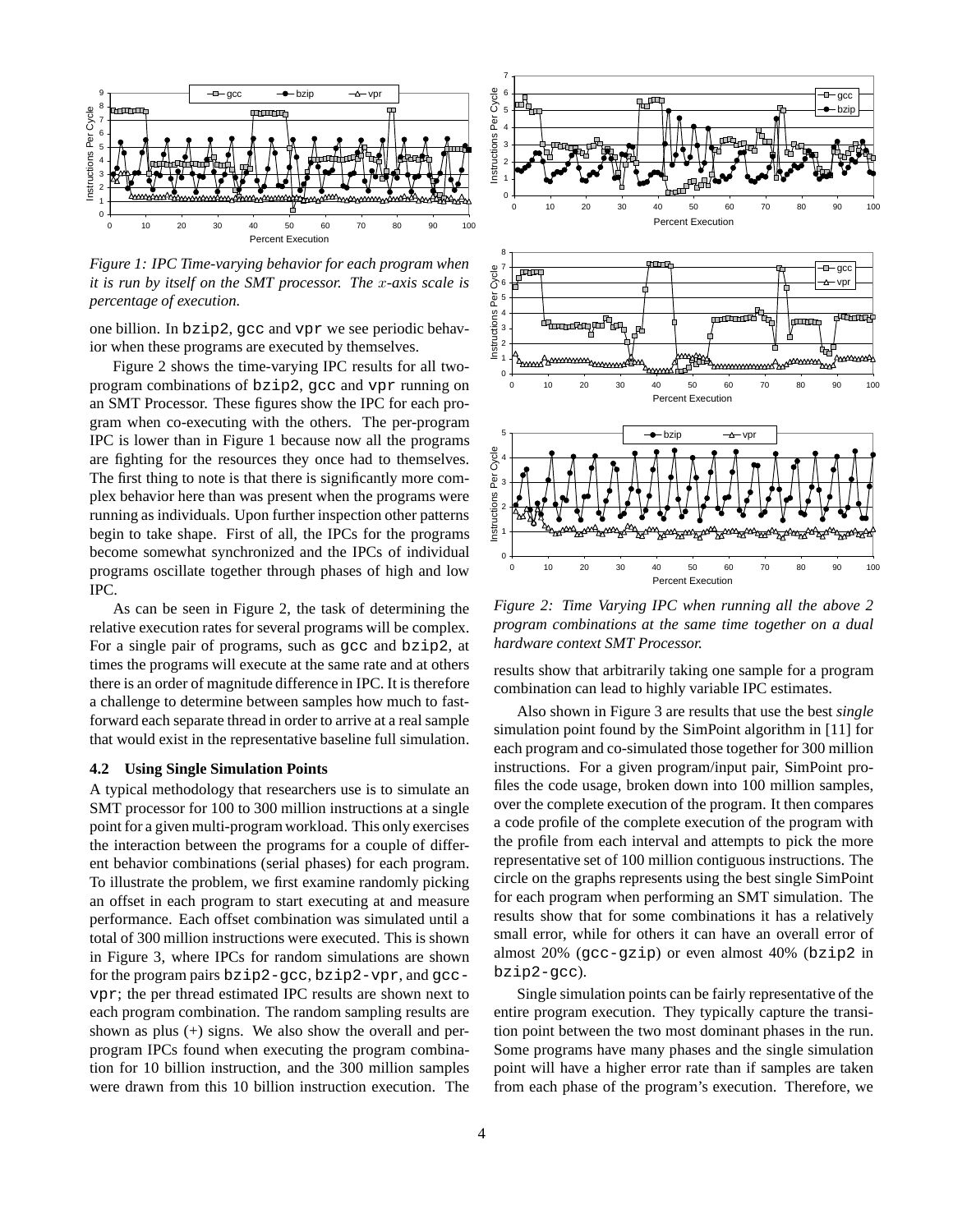

*Figure 3: Random sampling results.*

focus on obtaining a more accurate picture of the program's execution by taking samples from all of the phase combinations seen for a multi-program workload.

### **4.3 Guiding Fast-forwarding Using the Last Sample**

Figure 2 shows complex fine-grain phase behavior, but general trends of execution are often present for significant intervals. This is caused by the phase nature of programs, where programs tend to execute in the same phase for a given period of time before transitioning to a new phase [1, 12]. Therefore the performance from recent execution can be a reasonable prediction of near future performance.

Using this observation, as a baseline sampling technique we examine a straight-forward sampling approach where we assume that the program's execution will continue to have the same IPC for some time. Then performance from one sample can be used to guide the amount of per-thread fast-forwarding until the next sample occurs. By periodically resampling we can detect changes in per-thread behavior, and then correct the fast-forwarding until the next sampling.

## **5 Using a Co-Phase Matrix**

The technique discussed in the last section, periodically sampling and then assuming the behavior will be stable until the next sample, is simple to implement and works reasonably well in many cases. However, with only an incremental amount of complexity, and leveraging our past work on phase analysis, we can do even better. This new approach anticipates phase changes independently from sampling, allowing samples to be taken at every new phase combination. Figure 1 shows the repetitive phase behavior of single threads, and even when two-program combinations are run in Figure 2. The single-thread phase behavior is still present in multithreaded execution but the phases are now affected by competition for resources from other threads. This leads us to propose the use of phase detection techniques based on phases discovered using our earlier work on single-threaded program analysis.

#### **5.1 Creating a Phase-ID Trace for a Single Program**

The phase behavior we exploit is efficiently detected in each of the individual threads using the past techniques discussed in Section 2, and then combined using our new methods.

SimPoint [11] breaks a program's execution up into intervals. An *Interval* is a section of continuous execution (a slice in time) of a program. For the results in this paper all intervals are chosen to be the same size (10 million instructions). A *Phase* is a set of intervals within a program's execution that have similar behavior, regardless of temporal adjacency. In this way a phase can re-occur multiple times throughout the execution of the program.

Each interval is represented by a profile of the code (basic blocks) executed during that interval. The algorithm uses  $k$ -means clustering to group together intervals into the same phase if the same basic blocks were executed in those intervals with the same frequency. The key to this approach is that the program for a given input is broken into phases based completely on the code that is executed without considering its dynamic behavior. This allows the simulation points to accurately represent the program's behavior across different architecture configurations.

For our approach, the phase behavior is represented by a *Phase-ID trace* representing the complete execution of a single program, where each phase is represented by a unique ID determined by the SimPoint program. This indicates at which instructions in the program's execution phase changes occur and the new phase IDs.

### **5.2 The Co-Phase Matrix**

On an SMT processor, the state of each thread's execution can be represented by the per-program phase-ID it is currently executing in. The key idea of our technique is that, just as in the single threaded version the overall behavior does not change within a given phase, in an SMT machine the overall behavior should not change unless *at least one* thread has a phase change. Thus we need to keep track of a list of all *combinations* of phases that have been seen running together. This combination of phase-IDs, which are executing together, represent a *unique co-phase identifier*. We have found that taking a sample of the simultaneous execution of programs and storing it with its co-phase identifier accurately represents the SMT performance when this same co-phase combination is seen again in the future. We can then store a list of the past combinations we have seen, and we term this list the *Co-Phase Matrix*.

A Co-Phase Matrix represents the combination of all of the phase-IDs from each program in the workload that can execute simultaneously on the SMT machine, where there is an entry in the matrix for each co-phase identifier. If each phase combination were simulated, then the table would be filled with representative samples for all the possible phase combinations in the program. For each combination of the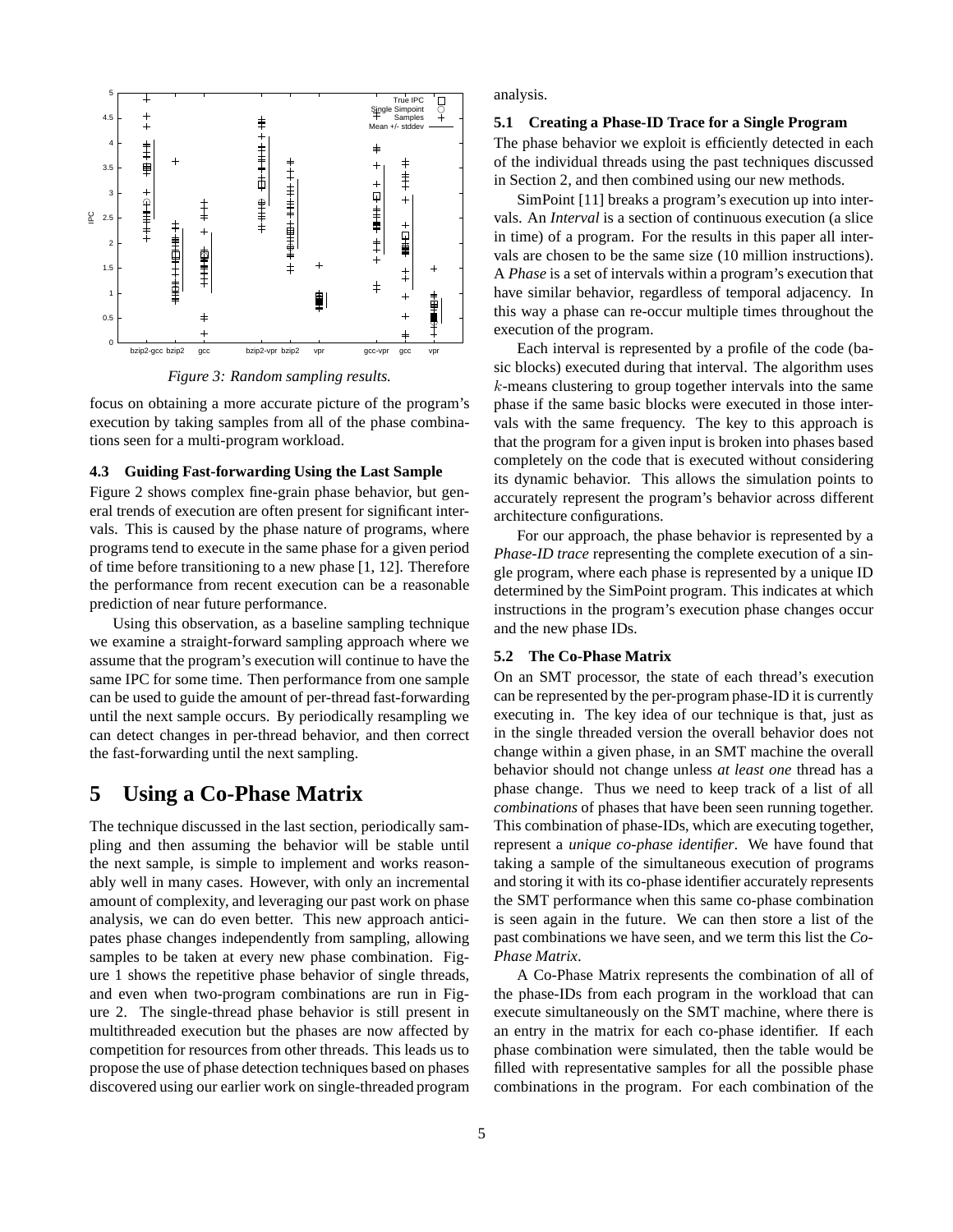| Instructions (M) |          | Thread 0 Phase |   | Thread 1 Phase |  |
|------------------|----------|----------------|---|----------------|--|
| $0 - 4$          |          | a              |   | X              |  |
| $4 - 8$          |          | a              |   | y              |  |
| $8 - 12$         |          | b              |   | X              |  |
| $12 - 16$        |          | b              |   | X              |  |
| $16 - 20$        |          | a              |   | V              |  |
| $20 - 24$        |          | a              |   | v              |  |
|                  |          |                |   |                |  |
|                  | Co-Phase | Thread 0 IPC   |   | Thread 1 IPC   |  |
|                  | ax       | 2              |   |                |  |
|                  | ay       |                |   |                |  |
|                  | bx       | $\mathfrak{D}$ | 2 |                |  |
|                  | by       |                | 2 |                |  |

*Table 2: Phases found in two programs (4M instruction intervals) and a co-phase matrix. The table on the top shows the phase-ID trace gathered from SimPoint. The matrix on the bottom shows an example final co-phase matrix from simulating the two threads together.*

| Thread 0  | Thread 1  | Co-Phase | Cycles (M)     |
|-----------|-----------|----------|----------------|
| Inst(M)   | Inst(M)   |          |                |
| $0 - 8$   | -4        | ax       |                |
| $8 - 10$  | 4–8       | by       | $\mathfrak{D}$ |
| $10 - 16$ | $8 - 14$  | bx       | 3              |
| $16 - 20$ | $14 - 16$ | ax       | 2              |
| $20 - 24$ | $16 - 24$ | ay       |                |

*Table 3: Example of a co-phase matrix simulation.*

phases (*co-phase*) that occurs when co-executing two or more programs we store into the co-phase matrix the per-thread IPC found during a sample of detailed simulation.

### **5.3 Guiding Fast-Forwarding**

We can estimate the co-execution of multiple programs at a given point in time if we have two items: the phase-ID trace and the co-phase matrix entry that corresponds to the phases currently executing. If we have the entry in the co-phase matrix then we can predict per-thread IPC because we have observed and recorded this set of phases executing in the past. From SimPoint we obtain the phase-ID trace, which is used to determine how many instructions each program must execute before it encounters the next phase change. Using the IPC estimates from the co-phase matrix and the phase-ID trace we determine how many cycles it would take for the next phase change to occur for any of the co-executing threads. This is used to guide how far to fast-forward each thread using the estimated IPCs from the co-phase matrix. The following is an overview of the algorithm:

1. Co-Phase Matrix Lookup - The current co-execution thread combination represents a co-phase identifier, which is looked up in the co-phase matrix. If a sample exists, retrieve the per-thread IPC for each thread. If a sample does not exist, then perform detailed simulation for a specified sample size (see Section 6.2), and store the per-thread IPC into the co-phase matrix to reuse later.

- 2. Determine Number of Cycles to Fast-Forward Using each program's phase-ID trace, calculate the number of instructions until the next phase change for each thread. Use this and the per-thread IPC from the co-phase matrix to calculate the number of cycles to reach that phase change. The thread with the smallest number of cycles until the next phase change determines how far to fast-forward.
- 3. Fast-Forward to Next Phase Change Take the number of cycles from step 2, and multiply this by the per-thread IPC from the co-phase matrix to determine how many instructions to fast-forward each thread. Fast-forward each thread that many instructions. This results in a new phasecombination, and go back to step 1.

An example of using this approach can be found in Tables 2 and 3. The top part of Table 2 shows the per-thread phase-ID trace. The bottom part of the Table shows the resulting co-phase matrix built up using detailed samples during simulation.

In Table 3's example, both programs are executed from the start. From the phase-ID trace we see that thread 0 is in phase a for the first 8M instructions of its execution. Thread 1 will remain in phase  $x$  for only 4M instructions. Collectively they are in co-phase  $ab$ , in which thread 0 has an IPC of 2 and thread 1 has an IPC of 1. After 4M cycles thread 0 executes 8M instructions and thread 1 executes 4M instructions, at which point both change phase, making the new co-phase by. Now thread 0 has an IPC of 1 and thread 1 has an IPC of 2. At this rate thread 0 will not change phase for 8M cycles but thread 1 will change phase after only 2M cycles. So after 2M additional cycles thread 0 has executed 10M instructions and thread 1 has executed 8M instructions. At this point thread 0 stays in phase  $b$  but thread 1 returns to phase  $x$ ; the new co-phase is bx. At this point the co-phase matrix entry  $bx$  is examined to determine the IPC for both of the threads, and the rest of the example proceeds in the same manner.

Next we examine two different approaches for guiding simulation using the contents of the co-phase matrix.

### **5.4 Estimating Performance with a Dynamic Co-Phase Matrix**

The first approach we propose for guiding simulation dynamically populates the co-phase matrix as we simulate. For this technique, we start a simulation from a desired initial offset of each program with an empty co-phase matrix. The start of execution represents the first co-phase matrix entry needed to execute, so we perform a detailed simulation of that co-phase at the current execution and fill in the corresponding co-phase matrix entry. From this matrix entry we estimate how many instructions are going to execute from each program before the next phase change, using knowledge of how many instructions we have executed from each individual program and the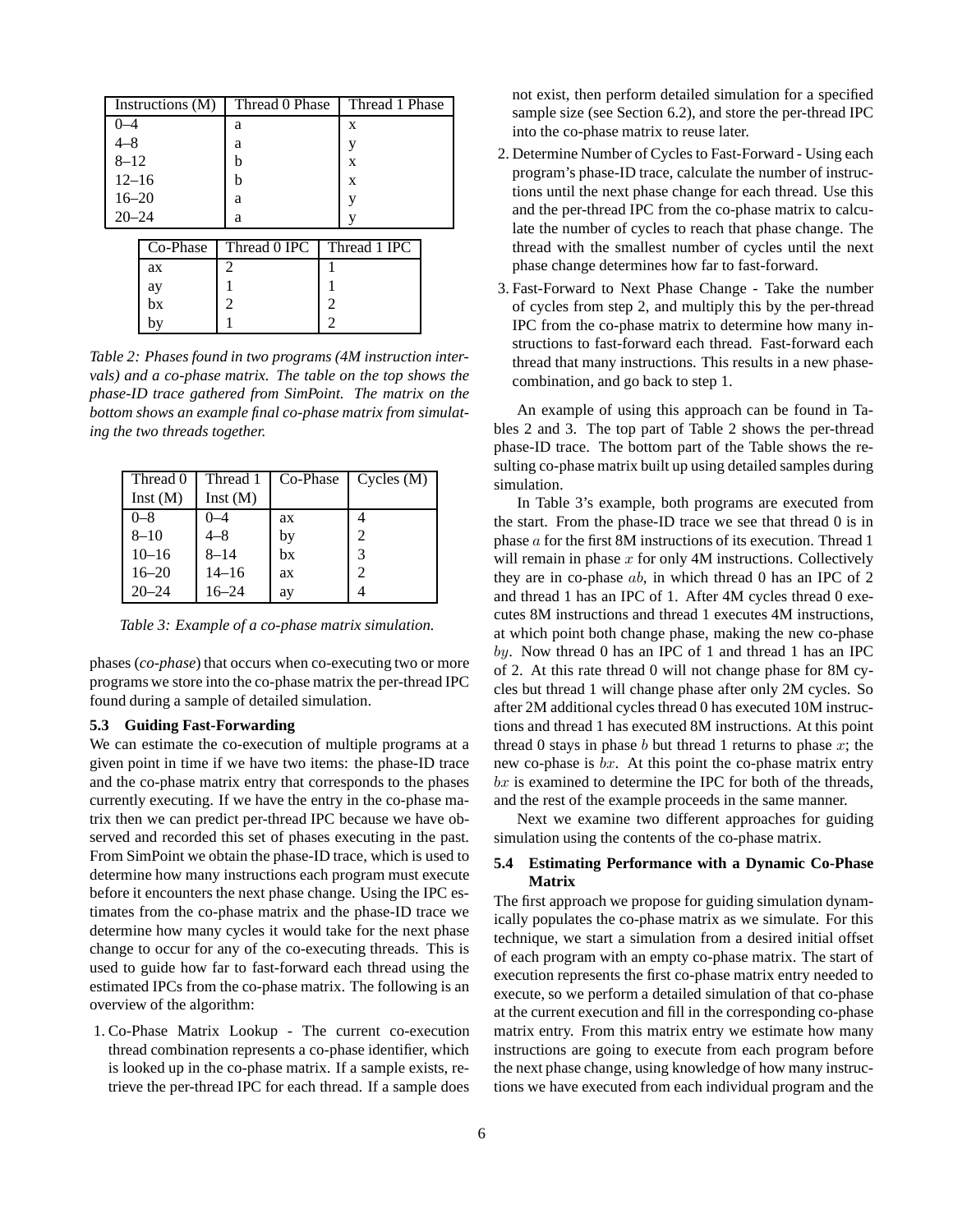single program phase-ID trace. We then fast-forward each program thread by that many instructions, and examine the new co-phase that the workload is at. If this co-phase is not in our co-phase matrix (or, for example, is based on too few samples), we perform detailed SMT simulation and fill it in. If it is in our matrix, we use the existing entry to estimate the number of instructions executed for each program and fastforward each program. This process is repeated until we have completed simulation. When we are done we have a co-phase matrix filled out with all of the co-phases that were observed during this workload's execution, and a weight is assigned to each co-phase matrix entry corresponding to the fraction of time each co-phase occurred during this process. The performance results gathered in this co-phase matrix are then combined to achieve an overall estimated IPC of the combined run, and a per thread IPC.

The results labeled First Phase, 1% Phase and 5% Phase use this dynamic co-phase matrix approach. First Phase uses only the first sample found. The results labeled 1% and 5% add new samples at regular intervals. To sample 5% of execution, for example, a new sample is taken every 20 times (5 out of 100) that a specific co-phase matrix entry occurs during simulation.

### **5.5 Estimating Performance with a Static Co-Phase Matrix**

We now describe using a static co-phase matrix to guide simulation. For each co-phase that could occur in the matrix we simulate the programs together at representative simulation points. We used the SimPoint algorithm to find the representative simulation points from each phase. The simulation points might not actually co-execute during the baseline comparison we are trying to model, but they embody an average behavior for that co-phase that makes them representative. For this approach, only a single sample is used for each co-phase matrix entry from running the SimPoint simulation point combinations together.

To arrive at an overall IPC, the multi-program workload will start its execution in one of the co-phase matrix entries. Using that co-phase matrix entry and the individual program phase-ID trace information, we predict how many cycles until the next phase change and the number of instructions to be executed from each program. We then advance to a new cophase simulation matrix entry and advance each program by its number of estimated instructions executed, and we repeat this process. Once we reach the stopping criteria for oursimulation (*e.g.*, reaching a total number of simulated instructions or a minimum number from each thread) we have the total number of cycles to execute the workload and the number of instructions executed per thread. Note, this analytical simulation is done *after* we have the co-phase matrix. It requires neither functional nor detailed simulation after the static matrix has been created. At this point the analytical simulation is completely driven by the co-phase matrix.



*Figure 4: Number of phases found for each program.*



*Figure 5: Number of phase combinations that could have occurred and the number that actually occurred during detailed simulation.*

This method is extremely efficient when used with checkpoints. One set of checkpoints suffices for each combination of programs, and can be used for every architectural change to be examined. For a particular architecture configuration, after simulating each phase combination once for just tens of millions of instructions, we can then arrive at the estimated performance results for all possible thread starting offsets. With checkpoints, these simulations may be done in parallel if there are sufficient resources. Unfortunately, if the number of threadsis large or they have complicated phase behavior, there will be too many potential co-phase matrix entries to simulate. In this case, the dynamic approach described above for filling in the co-phase matrix to guide sampling and fast-forwarding would be preferred. Alternately, the static co-phase matrix can be collected as each entry is needed during simulation and the partial static co-phase matrix can be shared and updated by several simulations concurrently.

## **6 Results**

All of our results are compared against complete detailed simulation of the 10 billion instruction interval described in Section 3. Each workload is labeled with thread 0 first and thread 1 second, so thread 0 in gcc-vpr is gcc, and thread 1 is vpr. We examine both the overall and per-thread IPC. Although the overall IPC is of importance, it is also critical that the per-thread performance be accurate so that our simulation model can be used to study throughput, fairness, perceived user time and scheduling. Additionally, if a simulation method weights two executing threads differently than would occur in practice, then it may be effectively simulating a dif-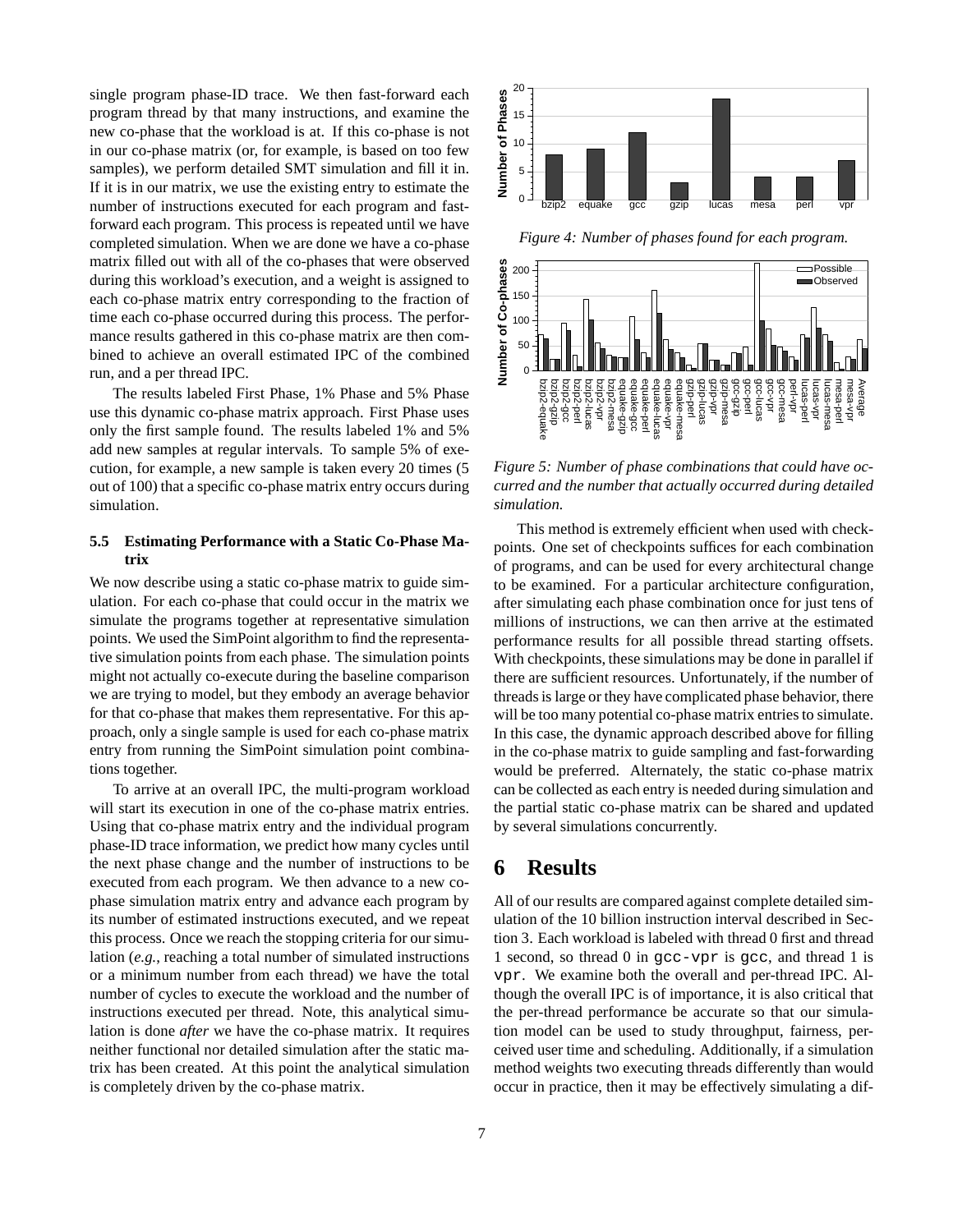

Figure 6: Error in IPC for co-phase matrix simulation using the dynamic co-phase matrix with 1% Phase sampling.



*Figure 7: Error in IPC for co-phase matrix simulation using the Static co-phase matrix.*

ferent workload than would occur naturally.

The warmup technique we use for the start of a sample in this paper is what we call *Cold Start Hit*. Each cache block uses a warmup bit to that indicates the first time an entry is used. When starting the simulation of a sample, the first access to a cache block is assumed to be a hit. This a very simple method but it provides reasonable warmup accuracy, since the miss rates for caches is usually fairly low.

#### **6.1 Phase Selection**

For each program to be run in the multi-program workloads, we gathered the Basic Block Vectors for that program and identified the phases and simulation points as described in [11]. To ensure that fine-grained behavior would be evident we used 10 million instruction intervals. We used the SimPoint tools to find up to 20 phases (max K was set to 20) in each program. In Figure 4, we show the number of phases that were actually found for each program.

During the detailed simulation of a two-program workload, in the worst case, the number of possible co-phases between the two different programs is the product of the number of simulation points for each program. For example, in Figure 4 we see that gcc had 12 phases and vpr had 7, so the total possible number of co-phases is 84. Figure 5 shows the maximum possible number of co-phase identifiers for each two program combination we examined, as well as the number observed during simulation. Even though gcc-vpr had 84 possible co-phases, only 51 of the possible pairings occurred during the baseline simulation we performed. Figure 8 shows that the overall, and per-thread IPC of each of the program combination. The pairs varied greatly in performance, with overall IPC between 2.2 and 4.5 and single-threaded performance between 0.7 and 3.2. Depending on its partners, a program's IPC can vary by as much as 1.3.

### **6.2 Picking a Sample Size**

For each sample gathered during SMT simulation, we considered the following three sampling methods. In these sampling techniques, a sample stops when one of the conditions below is met:

**Total 5M:** total 5M instructions are committed,

**First 5M:** a single thread commits 5M instructions,

**Both 5M:** both threads commit at least 5M instructions.

The Total 5M method performed worst because it executes the fewest instructions. There is a similar problem with First 5M, which may be dominated by the best-performing thread. In cases where one thread significantly outperforms the other this could lead to unbalanced sampling. Both 5M was the overall best method with only gcc's frequent phase changes as notable weakness, so in our dynamic co-phase matrix experiments we sample long enough that each thread executes at least 5M instructions during the sampling. When populating a co-phase matrix entry, it is not always possible to sample that long before hitting a co-phase change. When this occurs,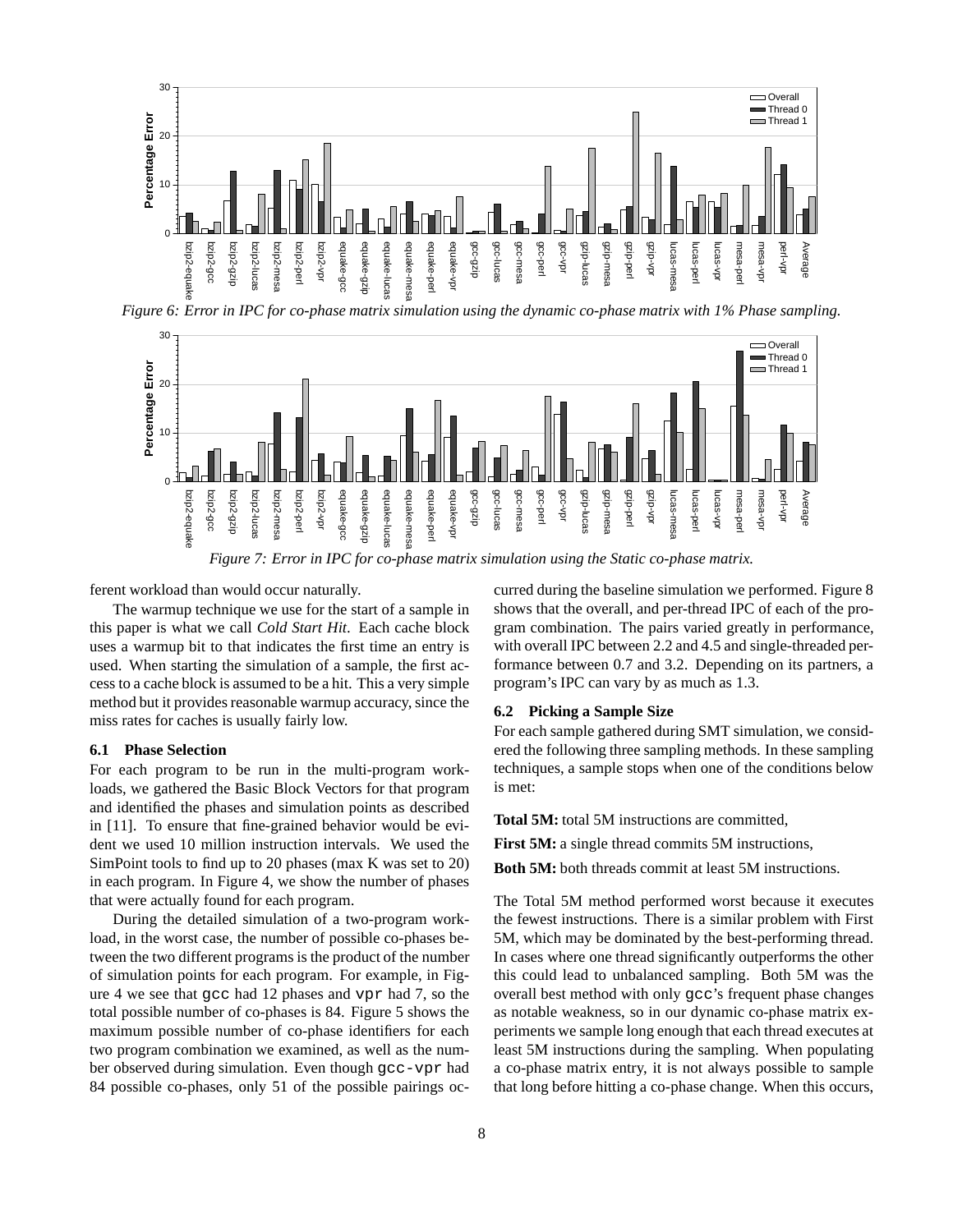

*Figure 9: Overall IPC error comparing the different SMT sampling techniques.*

we take additional samples when the co-phase re-occurs and combine them with the earlier sample results. This avoids the problems with frequent phase changes. With resampling techniques, the additional samples do not need to contain 5M instructions for each thread.

The experiments with static co-phases matrices do not have the advantage of sampling from multiple locations, so they use Both 10M. The faster thread can overrun the end of the co-phase but longer samples seem to be an advantage overall. Experiments with many different ways to terminate a sample (including all of the 5M methods just mentioned) demonstrated that no technique is best for all pairs of programs.

## **6.3 Pairwise Simulation Results**

We first examine the error in IPC seen using the dynamic and static co-phase matrix simulation approach described in Section 5. Figure 6 shows the error in IPC when guiding simulation dynamically building up the co-phase matrix using 1% sampling as described in Section 5.4. Figure 7 shows the error in IPC when using the static co-phase matrix to guide simulation. Results are shown for overall IPC error and per-thread error. Overall, for both techniques, the average error rate was 4% and the average per-thread error rate was below 8%. In the worst case (mesa-perl), the overall error was 16%, and the per-thread error was 27%.

Figure 9 compares our dynamic and static co-phase matrix approaches with alternate sampling techniques described in Section 4, concentrating on overall error in IPC. The first bar shows the result of co-simulating the best Single simulation points until one thread executes 100M instructions. 5%

Last shows the estimated performance, where we regularly sample the per-thread IPC to predict how far to fast-forward each thread to the next sample. Each sample simulates until both threads execute at least 5M instructions. 5% of the workload has detailed simulation performed on it, and the rest of execution is skipped via fast-forwarding.

The next bar, First Phase, shows our dynamic co-phase matrix approach, where sampling is done for a co-phase matrix entry until a total of 5M instructions are simulated for each thread. This represents taking the 1st sample for each co-phase matrix entry, and using that to guide fast-forwarding for that entry for the rest of the simulation. The  $N\%$  Phase methods resample each co-phase, where detailed simulation is performed for 1% or 5% of the workload's execution, and the rest is fast-forwarding. For this approach new samples are combined with the old ones. Finally, Static uses the static co-phase matrix.

The Single SimPoint method produced errors much greater than would be expected when using single SimPoints in the single-threaded case. Even though the intervals are representative of the overall instruction mix, the pairing of single simulation points cannot capture the complexity of ongoing phase interactions. The high single-thread errors show that pairings can be quite atypical. In terms of average error rate, phase-based sampling techniques are significantly better than the Single and 5% Last techniques.

### **6.3.1 Relative Progress Graphs**

To better explain and compare the errors seen in Figure 9, we now examine the relative progress of each through execution using a *Relative Progress Graph*.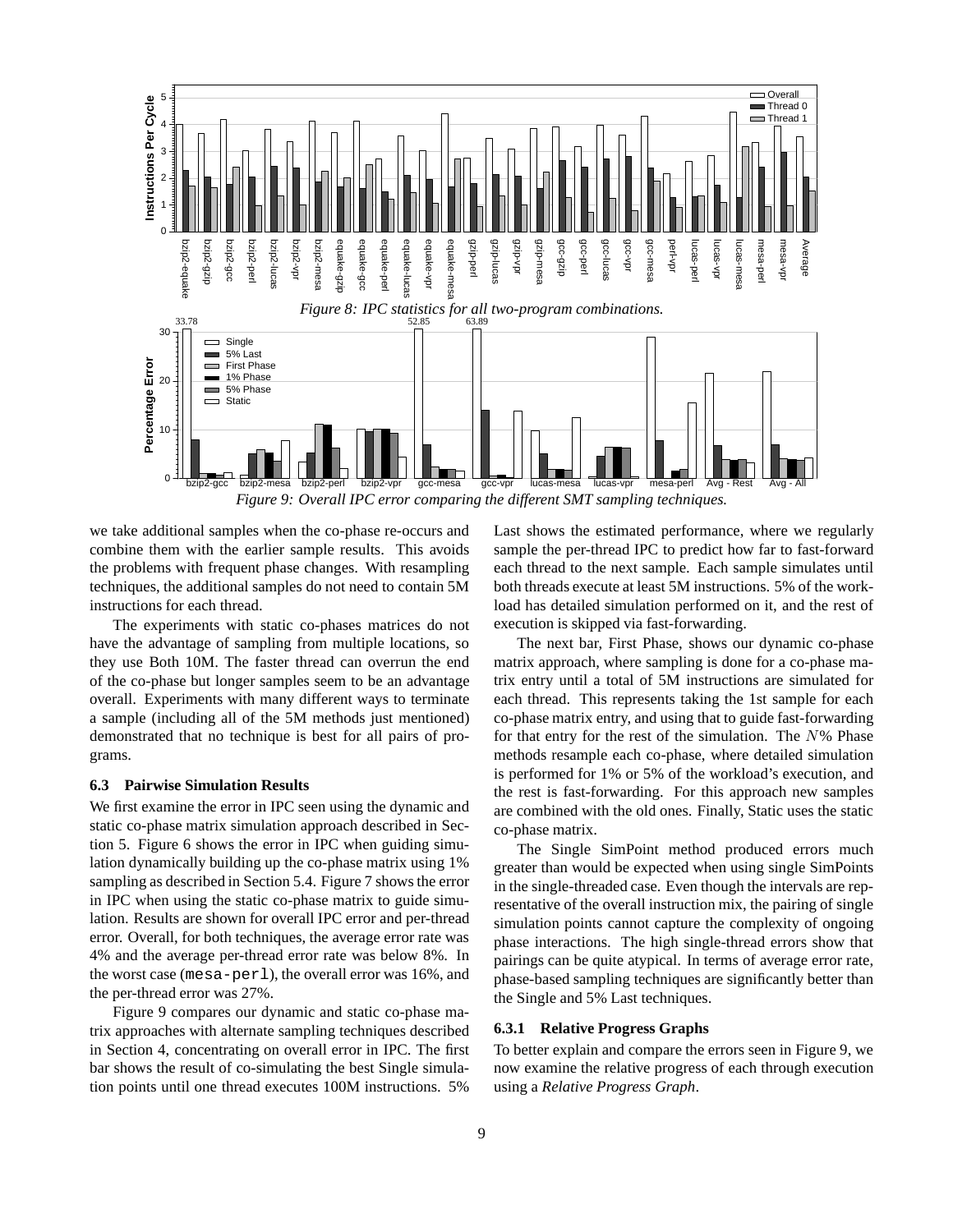

*Figure 10: Relative progress for* bzip2-gcc*.*



*Figure 11: Relative progress for* bzip2-vpr*.*

Figures 10 and 11 compare the baseline execution of program pairs with the estimated execution derived from sampling. A point plotted at  $(x, y)$  indicates that when thread 0 has executed x instructions, thread 1 has executed y instructions. The solid line represents the baseline detailed simulation and the broken lines represent the progress estimated by our various sampling methods. The slope of the line at a point indicates the relative IPCs of the two programs, but actual IPC values cannot be derived from this graph because it does not show how many cycles have executed. The graph can be used to verify that the sampled runs enter the correct co-phases together. The ideal behavior is for the sampling approach to identically follow the baseline run.

In Figure 10 we examine the co-execution of bzip2 and gcc. This pairing has the most dramatic variation in relative IPCs amongst our test cases, as can be seen by the nearly horizontal and vertical line segments midway through execution. Each sharp bend in the graph represents a transition between significantly different co-phases. It is immediately obvious that the last sample method does not track the behavior of the baseline (the top line in the graph). It does a reasonable job of tracking the sharp bend at 2.5 billion instructions, but because it has already deviated from the baseline it does not match the nearly horizontal phase for even a third of its length, an

error which cannot be corrected. The static method (the bottom line in the graph) sampled unfortunately just before the nearly vertical section, causing it to switch to the horizontal too late and hence continue in that co-phase too long. Despite this error it manages to track subsequent phase changes fairly accurately. All of the other methods make better use of phase knowledge, ensuring that they take samples at the phase combinations. The slight deviation from the baseline is determined by how representative of the entire phase are the samples. The close tracking of the baseline indicates that sufficiently many phases were used for both programs.

Figure 11 shows a poorly-performing pairing with about 10% error in the non-static methods. Here the phase behavior settles into an undulating line after the first billion instructions. Although Last 5% sampling looks the best here, it can be seen that this is almost an accident. It crosses the baseline many times but rarely has a similar slope; the frequent variations caused by bzip2 repeatedly send it back towards the baseline but it does not correct its course again until it is too late. These errors make its IPC estimate no better than that of the other techniques. The phase-based techniques track changes in the baseline admirably, but these runs consistently diverge over time, suggesting that the samples are slightly off from the average trend. The static method gets an advantage in this case by not taking the earliest samples, keeping its error in vpr's execution much lower.

In each case it is clear that attention to phases provides essential information for tracking SMT execution behavior. Regular sampling without phase information succumbs to error for reasonable sampling frequencies. Shorter samples would allow more frequent sampling but would decrease sample accuracy; this will only give reasonable results for program pairs with consistent behavior such as  $bzip2-vpr$ , but not for complex combinations such as bzip2-gcc.

The analysis for bzip2-vpr indicates that advanced warmup techniques may improve our results. Functional warming during fast-forwarding, as used by Wunderlich *et al.* [16] is a promising technique. Keeping caches and branch predictors warm has a modest impact on the performance of fast-forwarding, so the increased execution time should not outweigh the anticipated benefits to accuracy. SMT functional warming requires that state updates from the threads be interleaved, so each thread will need to be fast-forwarded in small increments according to their estimated relative IPCs.

#### **6.3.2 Variability of Co-phase Samples**

We now examine the benefit of using co-phase information to guide sampling. We find that samples taken from co-phases exhibit less variation than samples taken across all co-phases during our baseline runs. We break the execution of an SMT workload into 10M combined instruction intervals. We then calculate the Coefficient of Variation (CoV) over all of these intervals of execution, as shown in Figure 12. This represents the variation seen when randomly sampling over the complete baseline execution of the workload.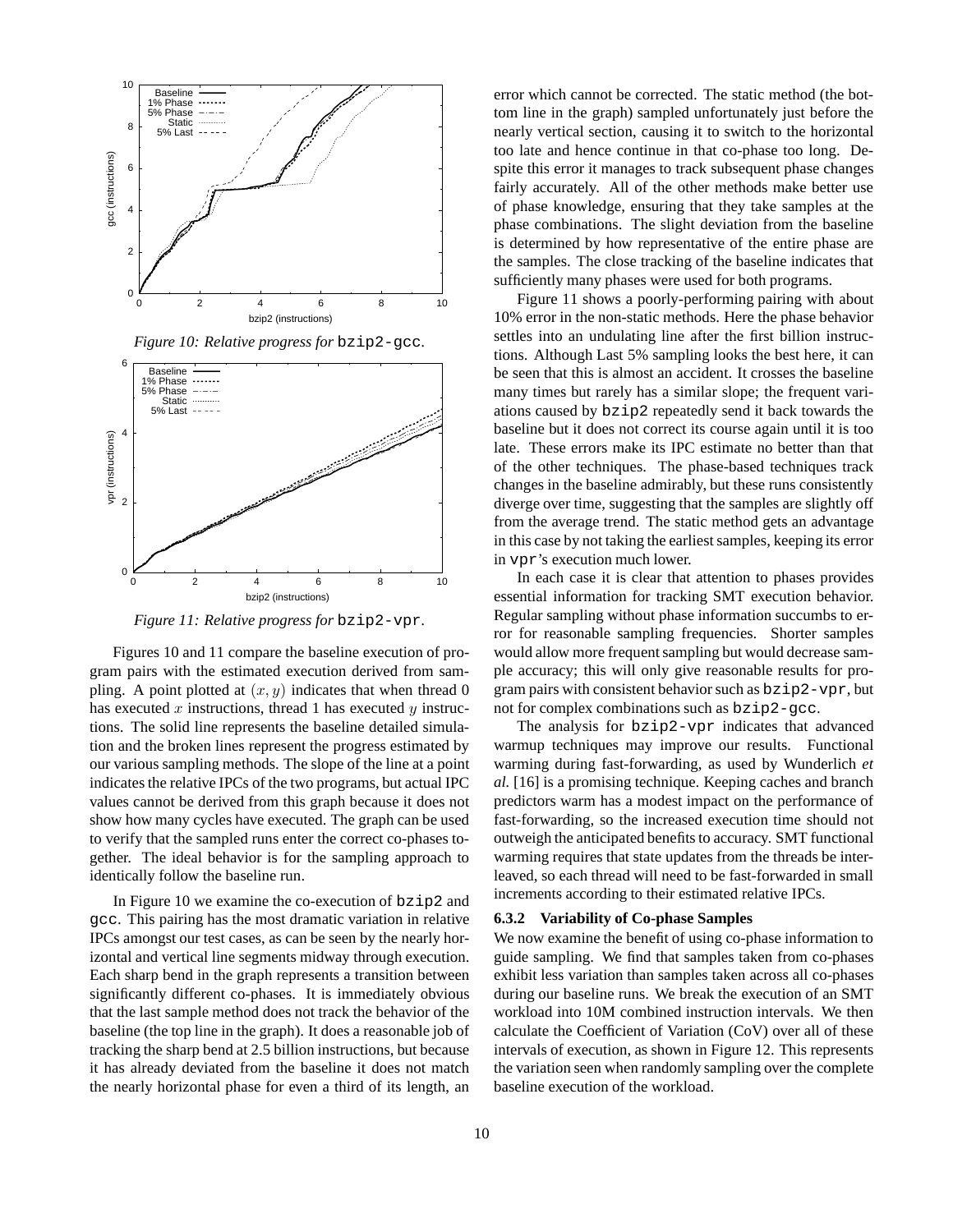

*Figure 12: Coefficient of variation improvements through phase separation.*

Next, we compare this to the variance in samples seen when guiding sampling with the co-phase matrix. To calculate this, we bin all of the SMT workload intervals into co-phase matrix entries, and we calculate the CoV of each co-phase matrix entry. We then weight each CoV based upon the amount of execution each phase accounted for. These weighted CoVs are then combined to arrive at an average CoV that would be seen when gathering samples based upon the co-phase matrix. The co-phase CoV is also shown in Figure 12. The results show that the co-phase sampling always made an improvement, reducing the variance by one-third on average.

We also verified that the co-phase methods are suitable for comparing different simulator configurations. We ran different pairs of programs through eight configurations, varying the size of the L1 caches, the L2 cache and the branch predictor tables. Timing parameters were changed so that the smaller structures had lower latency. The bzip2-gcc pair was particularly sensitive to architectural changes so in Figure 13 we show real and estimated overall and per-thread IPC. The Static Phase method is particularly consistent in its error, and the magnitude of the error is relatively constant over most of the configurations. It changes at the 5th processor configuration, where the error drops to nearly zero.

### **6.4 Four-Context Simulation Results**

We also examined applying our co-phase matrix approach to a four-context SMT processor. Table 4 shows the the overall IPC and per-thread IPC for the four program combinations we examined. The last two columns show the total possible number of co-phase combinations and the number observed during simulation.

Figure 14 shows the overall IPC error rates for the four program combinations we examined. We compare the results for Single, 1% Phase, 5% Phase and Static methods. The results show that when using all four contexts the machine is completely resource constrained so errors in different threads balance out, making the overall IPC error negligible.

Figure 15 shows the detailed breakdown of per-thread error for one combination. Results are shown across the differ-



*Figure 13: Overall and per-thread performance for* bzip2 gcc *under different architecture configurations.*

ent sampling techniques for the overall error, and per-thread error for equake, gzip, lucas, and perl. As in the two-threaded case, perl is a significant source of error because of the limited number of phases found. Static errors are more pronounced than the other methods, unlike the situation with two threads, because the larger number of programs produce shorter co-phases, increasing the probability that a the static sample will not match the dynamic instances of the co-phase. This is similar to the problem noted with gcc's frequent phase changes, but worse. Nonetheless, the magnitude of the errors is smaller than in many two-threaded cases because more of the simulated machine's resources are used at capacity, allowing less variation in performance.

## **7 Summary**

Simultaneous Multithreading architectures are appearing in commercial processors, yet there is still relatively little support for sampling or determining where to simulate to achieve representative simulation results. The challenge in creating a sampling approach to SMT is in determining how far to fastforward each individual thread between samples. This distance will vary between different architecture configurations and as the threads execute through different phases of execution.

In this paper, we present the co-phase matrix method for sampling the execution of Simultaneous Multithreading machines. Our simulation approach builds a co-phase matrix and uses it to guide fast-forwarding between samples. In performing detailed simulation using the co-phase matrix, we were able to estimate the IPC for multi-program workloads with an average error of 4% when using the 1% co-phase sampling approach. Our static co-phase method allows parallel simulation and can estimate workload performance from all possible thread starting positions with just 4.3% error. We also showed that the co-phase matrix can be used to estimate the progress